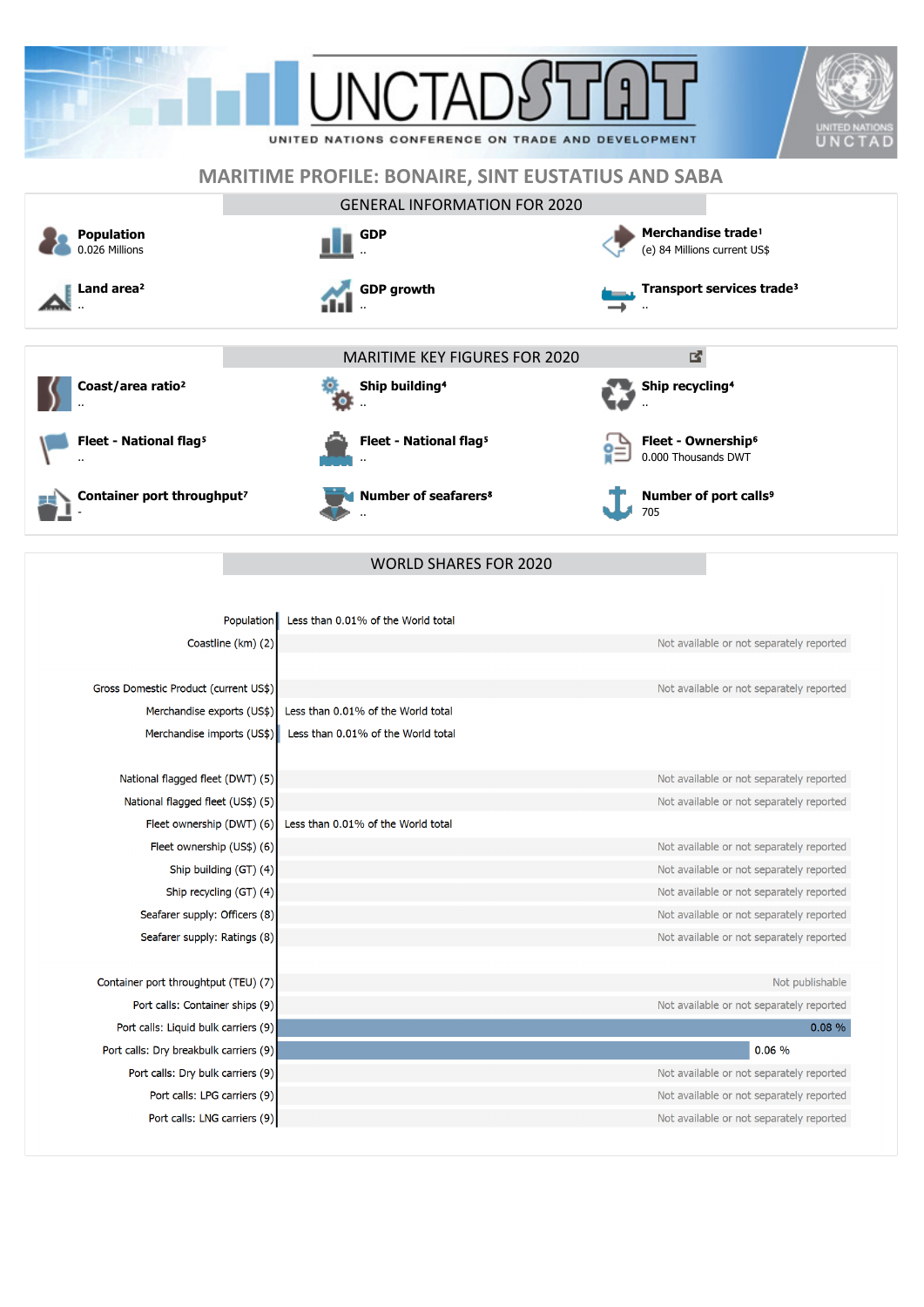

INTERNATIONAL TRADE IN TRANSPORT SERVICES

#### Services exports by main category<sup>10</sup>

| (as % of total services)                        | 2005 | 2010 | 2015                 | 2020      |
|-------------------------------------------------|------|------|----------------------|-----------|
| Transport                                       |      |      | $\ddot{\phantom{a}}$ | $\cdot$ . |
| Travel                                          |      |      | $\cdot$ .            | $\cdot$ . |
| Other services                                  |      |      |                      | $\cdot$ . |
| Total trade in transport services <sup>10</sup> |      |      |                      |           |
| (millions of US\$)                              | 2005 | 2010 | 2015                 | 2020      |
| Transport services exports                      |      |      |                      | $\cdot$   |
| Transport services imports                      |      |      |                      |           |
| Transport services trade balance                |      |      |                      | $\cdot$ . |

|                                                |      | <b>NATIONAL FLEET</b> |          |      |  |
|------------------------------------------------|------|-----------------------|----------|------|--|
| Carrying capacity by type of ship <sup>5</sup> |      |                       |          |      |  |
| (Thousands DWT)                                | 2005 | 2010                  | 2015     | 2020 |  |
| Total fleet                                    |      |                       | $\cdots$ |      |  |
| Oil tankers                                    |      |                       | $\cdot$  |      |  |
| <b>Bulk carriers</b>                           |      |                       | $\cdots$ |      |  |
| General cargo                                  | -    | -                     | $\cdot$  |      |  |
| Container ships                                |      |                       | $\cdot$  |      |  |
| Other types of ships                           | -    |                       | $\cdot$  |      |  |



 $\mathbb{Z}$ 

Transport services exports growth rate in 2020

#### Fleet by type of ship<sup>5</sup>

**(Number of ships)**

No data available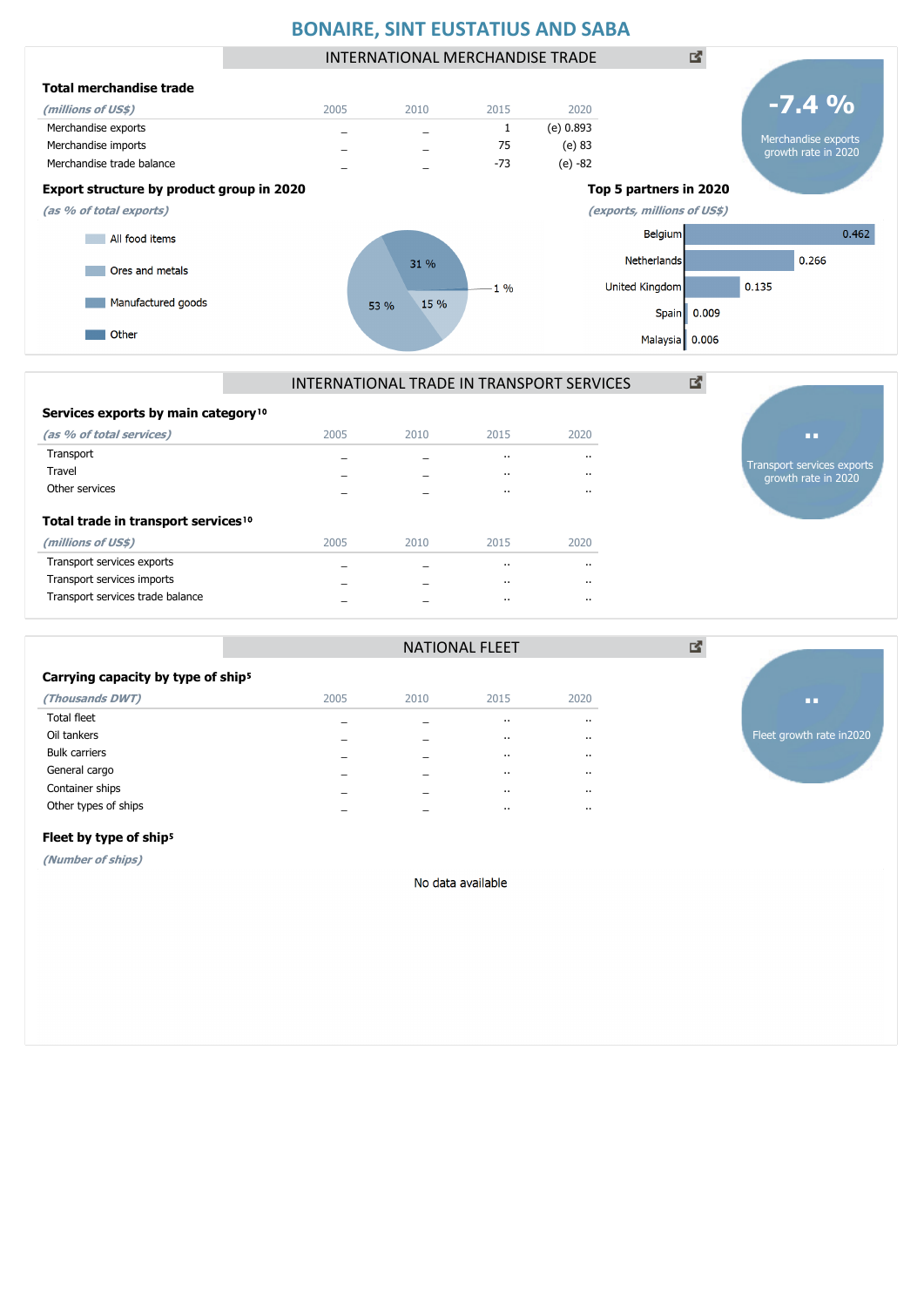# **BONAIRE, SINT EUSTATIUS AND SABA**

LINER SHIPPING CONNECTIVITY

凶

図



## PORT CALLS AND PERFORMANCE

## Port calls, time spent in ports, vessel age and size in 2020<sup>9</sup>

|                                  | Number of<br>arrivals | Median time<br>in port (days) | Avg age<br>of vessels | Avg size (GT)<br>of vessels | Avg cargo<br>carrying<br>capacity (DWT)<br>per vessel | Avg container<br>carrying<br>capacity (TEU)<br>per container<br>ship | Maximum size<br>(GT) of vessels |
|----------------------------------|-----------------------|-------------------------------|-----------------------|-----------------------------|-------------------------------------------------------|----------------------------------------------------------------------|---------------------------------|
| All ships                        | 705                   | 1.14                          | 16                    | 23 289                      | 24 941                                                |                                                                      | 167 725                         |
| Liquid bulk carriers             | 370                   | 1.32                          | 12                    | 22 947                      | 39 345                                                |                                                                      | 86 266                          |
| Liquefied petroleum gas carriers |                       |                               |                       | $\cdots$                    |                                                       |                                                                      |                                 |
| Liquefied natural gas carriers   |                       |                               |                       |                             |                                                       |                                                                      |                                 |
| Dry bulk carriers                | $\cdot$               |                               |                       |                             |                                                       |                                                                      |                                 |
| Dry breakbulk carriers           | 258                   | 0.48                          | 21                    | 2 8 3 9                     | 4 2 8 4                                               |                                                                      | 24 140                          |
| Roll-on/roll-off ships           |                       |                               |                       |                             |                                                       |                                                                      |                                 |
| Container ships                  |                       |                               |                       |                             |                                                       |                                                                      |                                 |
| Passenger ships                  | 77                    |                               | 17                    | 93 453                      |                                                       |                                                                      | 167 725                         |

### Port liner shipping connectivity index - Top 5 ports in 2020<sup>11</sup>

**Maximum 2006=100 for China, Hong Kong SAR**